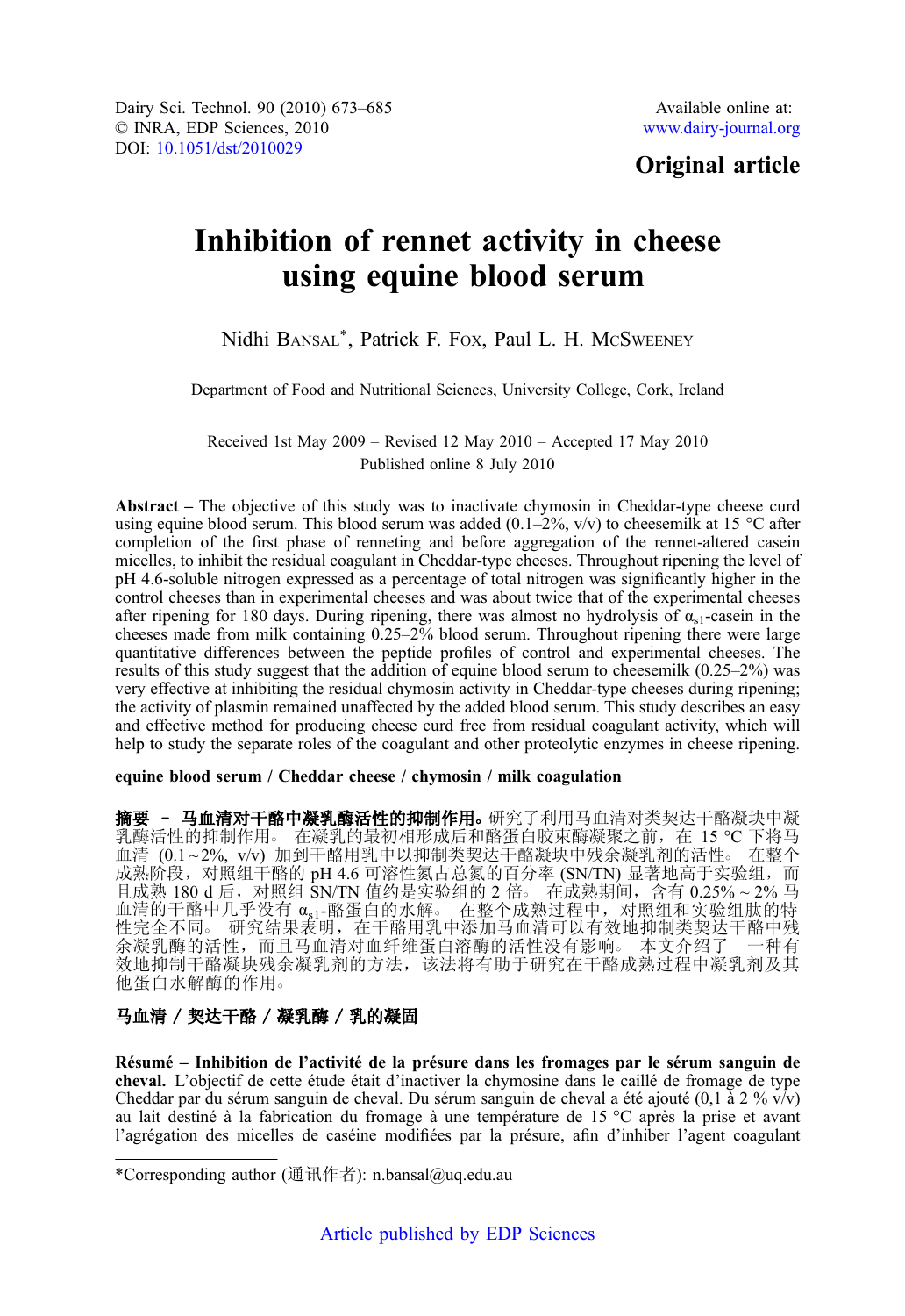résiduel dans les fromages de type Cheddar. Tout au long de l'affinage, le niveau d'azote soluble à pH 4,6 sur l'azote total (SN/TN) était significativement plus élevé dans les fromages témoins et était environ deux fois plus élevé que celui des fromages expérimentaux après 180 jours. Durant l'affinage, il n'y avait pratiquement aucune hydrolyse de la caséine  $\alpha_{s1}$  dans les fromages fabriqués à partir de lait contenant de 0,25 à 2 % de sérum sanguin. Au cours de l'affinage, de grandes différences quantitatives étaient observées entre les profils peptidiques des fromages témoins et expérimentaux. Les résultats de cette étude suggèrent que l'addition de sérum sanguin de cheval au lait de fromagerie (0,25–2 %) se montrait un moyen efficace pour inhiber l'activité de la chymosine résiduelle dans les fromages de type Cheddar au cours de l'affinage ; l'activité de la plasmine restait inchangée. Cette étude décrit une méthode simple et efficace pour produire des caillés de fromage sans activité coagulante résiduelle, qui permettra d'étudier les rôles réciproques du coagulant et des autres enzymes protéolytiques au cours de l'affinage du fromage.

sérum sanguin équin / fromage Cheddar / chymosine / coagulation du lait

# 1. INTRODUCTION

Rennet is the generic term for any enzyme preparation used to coagulate milk during cheesemaking. The principal role of the rennet is to coagulate milk, but it also contributes to proteolysis during the ripening of most cheeses, particularly in low/ medium-cooked varieties [\[10](#page-11-0), [21](#page-11-0), [29,](#page-12-0) [34\]](#page-12-0). Proteolysis is perhaps the most complex biochemical event in cheese during ripening and involves proteolytic enzymes from four, and in some varieties five, sources: (1) rennet or rennet substitute; (2) indigenous milk proteinases; (3) enzymes from starter bacteria, which are released after the cells have lysed; (4) proteinases and peptidases from non-starter bacteria; and (5) enzymes from secondary cultures. Studies on cheese with a controlled microflora have shown that the residual coagulant is responsible for the level of proteolysis detected by gel electrophoresis and for most of the nitrogen soluble in water or at pH 4.6  $[21, 36, 37]$  $[21, 36, 37]$  $[21, 36, 37]$  $[21, 36, 37]$  $[21, 36, 37]$ . The residual rennet is partially responsible for the softening of cheese during ripening [\[6](#page-11-0), [7](#page-11-0)]. Proteolysis by residual rennet also influences the flavour of cheese. Some peptides produced by rennet are small enough to influence flavour directly but mainly because the chymosin-produced peptides are further hydrolysed by microbial proteinases and peptidases to small peptides and amino acids which contribute at least to the background flavour and, perhaps, to bitterness if the activity of such enzymes is excessive. Catabolism of amino acids by microbial enzymes, and perhaps alterations via chemical mechanisms, leads to a range of sapid compounds that are major contributors to characteristic cheese flavours [\[11\]](#page-11-0).

To study the separate roles of the coagulant and other proteolytic enzymes in cheese ripening, various techniques have been used to make "rennet-free" cheeses. Visser [[35](#page-12-0)] described a complicated technique for the manufacture of "rennet-free" cheese by depleting cheesemilk of  $Ca^{2+}$ , thus permitting the first phase of renneting to be completed without coagulation. Some researchers used porcine pepsin as a coagulant and inactivated it by raising the pH of the curds-whey mixture to 7.0  $[16, 20]$  $[16, 20]$  $[16, 20]$ ; others used piglet gastric proteinase as a coagulant [[19](#page-11-0)]. Shakeel-Ur-Rehman et al. [[27](#page-12-0)] used an inhibitor specific for aspartyl proteinases, pepstatin A, to inhibit the activity of coagulant and prepare "rennet-free" cheeses. There have been several reports on the "anti-rennet" properties of blood serum from various species  $[2, 3, 13, 24,$  $[2, 3, 13, 24,$  $[2, 3, 13, 24,$  $[2, 3, 13, 24,$  $[2, 3, 13, 24,$  $[2, 3, 13, 24,$  $[2, 3, 13, 24,$  $[2, 3, 13, 24,$  $[2, 3, 13, 24,$ [25](#page-11-0), [26,](#page-12-0) [28,](#page-12-0) [33](#page-12-0)]. The ability of blood serum to inactivate enzymes in rennet seems to be very promising for making "rennet-free" cheeses, but no such cheese has been made to date. Studies have shown that among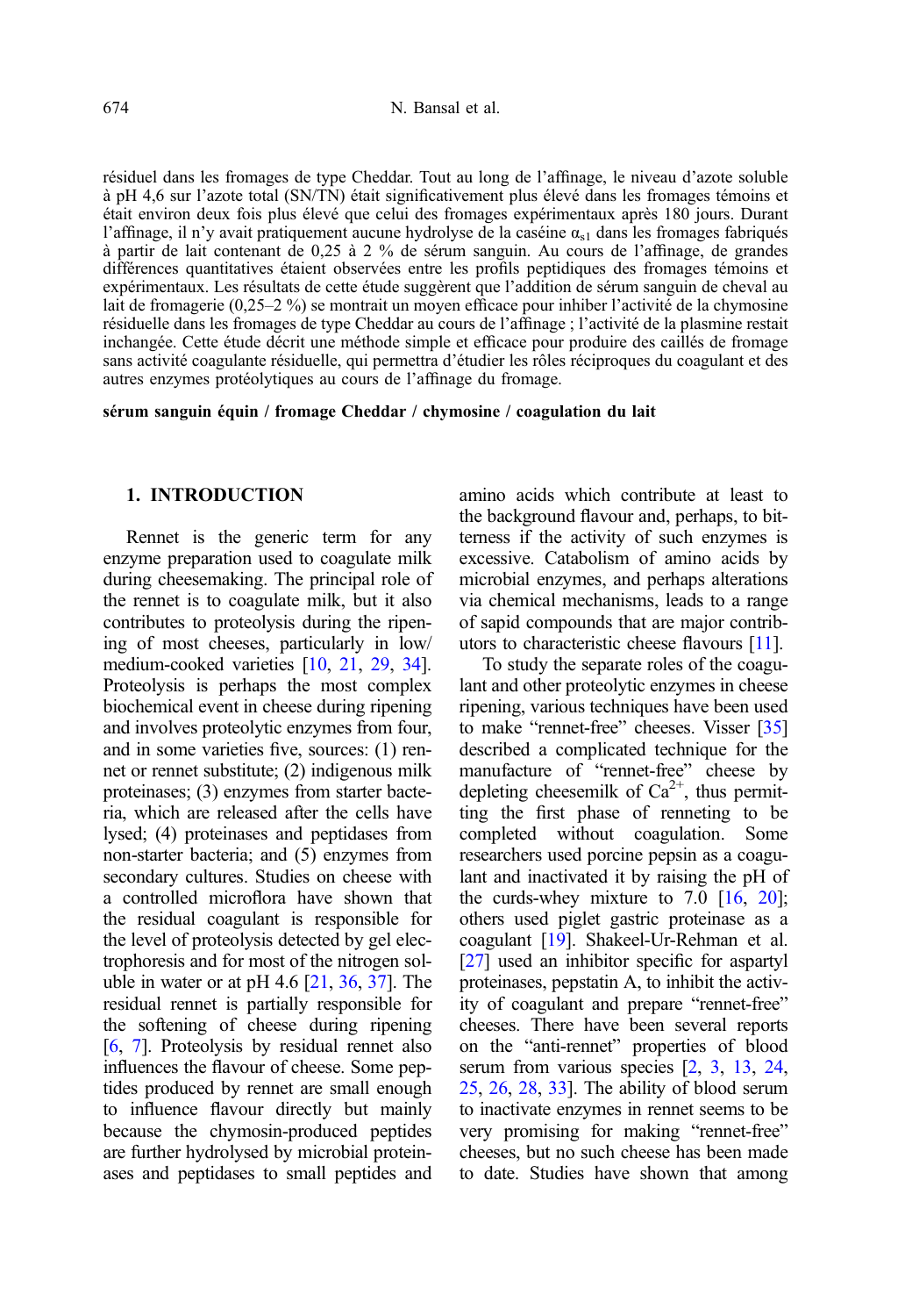the blood serum of various species that from horse is most potent in inhibiting chymosin [[3](#page-11-0), [13,](#page-11-0) [26](#page-12-0), [33](#page-12-0)]. Hence, equine blood serum was used in this study.

The objective of this study was to inactivate chymosin in Cheddar-type cheese curd by adding equine blood serum to cheesemilk after the completion of first phase of renneting and before the aggregation of rennet-altered casein micelles.

## 2. MATERIALS AND METHODS

# 2.1. Cheese manufacture

Whole milk (3.6% fat and 3.2% protein) was standardised to casein:fat ratio of 0.7:1, pasteurised at 63 °C for 30 min and cooled to 15 °C for cheesemaking. Cheddar-type cheeses were manufactured from 1.5 L portions of milk. A direct-vat-set starter culture (R604, Christian Hansen, Hoersholm, Denmark) and 1 mol⋅ $L^{-1}$  CaCl<sub>2</sub> were added to the cheesemilk at 15 °C at a level of  $0.02\%$  (w/v) and  $0.07\%$  (v/v), respectively. After ripening the cheesemilk for 15 min, fermentation-produced calf chymosin (Chy-Max, 180 IMCU·mL−<sup>1</sup> ; Christian Hansen) was added at a level of 0.02%  $(v/v)$  at 15 °C. The first phase of renneting at 15 °C was complete 1 h after rennet addition as described by Bansal [\[3](#page-11-0)]. Equine blood serum (Sigma Chemical Co., St. Louis, MO, USA) was then added to the renneted milk at a level of 0 (control), 0.4%, 1% and 2% ( $v/v$ ) to inhibit the chymosin. Results of a previous study [\[3](#page-11-0)] showed that the inhibition of chymosin by blood requires about 1 h for completion; therefore, the renneted cheesemilk was held at 15 °C for 1 h after the addition of equine blood serum. The milk was then warmed slowly in a water bath to 30 °C to induce coagulation. The coagulum was cut and cheeses manufactured according to a standard protocol [[9\]](#page-11-0). The whey was drained off at pH 6.2 and the curds cheddared, milled at pH 5.2 and salted at a level of 2.5% (w/w). After pressing the curds at 32 kPa for 18 h, the cheeses were vacuum-packed and ripened at 8 °C for 180 days. Samples were taken from the centre and near the edge of each cheese and mixed homogeneously as one sample after 1, 42, 90 and 180 days of ripening and stored at −20 °C until analysed. All the cheeses were manufactured in triplicate. Based on the results of Trials A and B, the levels of blood serum added to cheesemilk were modified to 0%, 0.1%, 0.25%, 0.4% and  $2\%$  (v/v) for Trial C.

# 2.2. Analysis of composition and proteolysis

The composition (pH, moisture, protein and salt) of 42 day-old cheeses from all the three trials was determined in triplicate as described by O'Mahony et al. [\[23](#page-11-0)].

Proteolysis in the cheeses was assessed by urea-polyacrylamide gel electrophoresis (urea-PAGE) (12.5% total acrylamide, 4% cross-linking agent, and pH 8.9) according to the method described by Bansal et al. [[4\]](#page-11-0). The pH 4.6-soluble and -insoluble fractions of the cheeses were prepared according to the method of Kuchroo and Fox [[15\]](#page-11-0), as modified slightly by Sousa and McSweeney [\[30\]](#page-12-0). The N content of the pH 4.6-soluble fraction of the cheeses was measured by the macro-Kjeldahl method [[14\]](#page-11-0) and expressed as a percentage of the total N content of the cheeses. The pH 4.6-soluble fractions of the cheeses were analysed by reverse-phase high-performance liquid chromatography (RP-HPLC) according to the method of Sousa and McSweeney [\[30\]](#page-12-0).

#### 2.3. Statistical analysis

Analysis of variance (one-way ANOVA) on data for the composition and levels of pH 4.6-soluble N of the cheeses was performed using the statistical analysis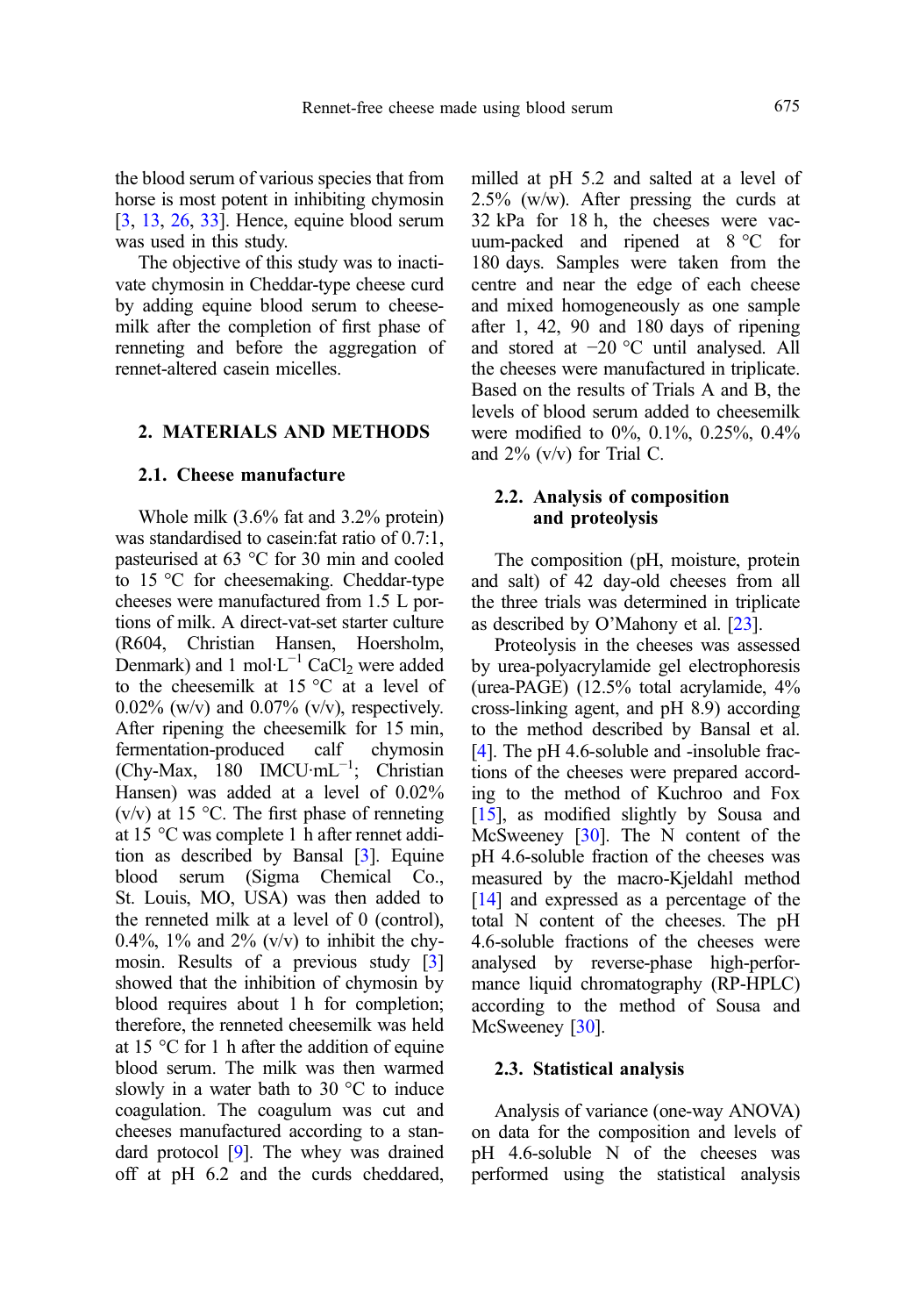software SPSS v 13.0 for Windows XP (SPSS Inc., Chicago, USA). Results presented are the mean of triplicate analyses. Data from RP-HPLC chromatograms of the pH 4.6-soluble fractions of the cheeses were analysed using multivariate statistical techniques. The peak height data were pre-processed according to the method of Piraino et al. [\[25](#page-11-0)]. The output from this pre-processing consisted of retention time classes within which peak heights were accumulated using the distance from centre of class as a weight. Principal component (PC) analysis and hierarchical cluster analysis were then performed on the pre-processed data using a covariance matrix and the between-group linkage cluster method, respectively, using SPSS.

# 3. RESULTS AND DISCUSSION

#### 3.1. Cheese composition

Within a trial, there were no significant differences ( $P > 0.05$ ) in the protein content and pH between the 42 day-old cheeses [\(Tab. I\)](#page-4-0); the moisture and salt content of the cheeses varied slightly both with the level of blood serum added and between trials. In Trials A and B, the moisture content and the salt-in-moisture content of the cheeses made from milk containing 2% serum were the lowest among all cheeses ([Tab. I](#page-4-0)).

#### 3.2. pH 4.6-soluble nitrogen

The level of pH 4.6-soluble nitrogen as a percentage of total nitrogen (pH 4.6-SN/ TN) in Cheddar cheeses varied significantly  $(P \le 0.05)$  with the level of blood serum added to cheesemilk and with ripening time [\(Tab. II](#page-5-0)); there were significant differences  $(P \le 0.05)$  in the level of pH 4.6-SN/TN in cheeses between the trials and hence, the data for the three trials are presented. At both ripening times, the level of pH 4.6-SN/TN was significantly higher in the control cheeses than in the experimental cheeses [\(Tab. II\)](#page-5-0) and the level of pH 4.6- SN/TN increased significantly in all cheeses as ripening progressed. Between 1 and 180 days of ripening, the level of pH 4.6- SN/TN increased from  $\sim$  4 to  $\sim$  18% in the control and from  $\sim$  3 to  $\sim$  9% in the experimental cheeses.

Coagulant activity is inhibited by equine blood serum [\[2,](#page-10-0) [3](#page-11-0), [8](#page-11-0), [13](#page-11-0), [33](#page-12-0)]. Since the coagulant is mainly responsible for the for-mation of pH 4.6-soluble nitrogen [\[21,](#page-11-0) [36](#page-12-0)], the lower level of primary proteolysis in the experimental cheeses suggests that the activity of chymosin was inhibited in those cheeses. The results for the control cheese are in general agreement with previous reports of Cheddar cheese [\[9](#page-11-0), [16,](#page-11-0) [22](#page-11-0)]. The difference in the level of pH 4.6-SN/TN between the 180-day-old control and the experimental cheeses ( $\sim$  9%) was similar to that reported for "rennet-free" Cheddartype cheeses prepared using pepstatin A [[27](#page-12-0)]. Visser [[36](#page-12-0)] reported a difference of  $\sim$  4% in the level of water-soluble nitrogen (WSN) between 3-month-old "rennet-free" Gouda cheeses and control, and Lane et al. [\[16\]](#page-11-0) reported  $\sim$  6% difference in the WSN between a 4-month-old "rennet-free" Cheddar cheese and control. The level of primary proteolysis in cheeses made from milk containing 0.25%, 0.4% or 2% blood serum was similar both at 1 and 180 days of ripening. These results suggest that equine blood serum inhibits proteolysis by chymosin in cheese at a level as low as  $0.25\%$  (v/v milk).

## 3.3. Urea-PAGE

Similar electrophoretic results were obtained for the three trials; the results for Trial C are presented. β-Casein was hydrolysed slightly by chymosin to produce β-CN (f1-189/192) during ripening of the control and, to a lesser extent, in cheeses made from milk containing 0.1% serum. Due to the inhibition of chymosin by blood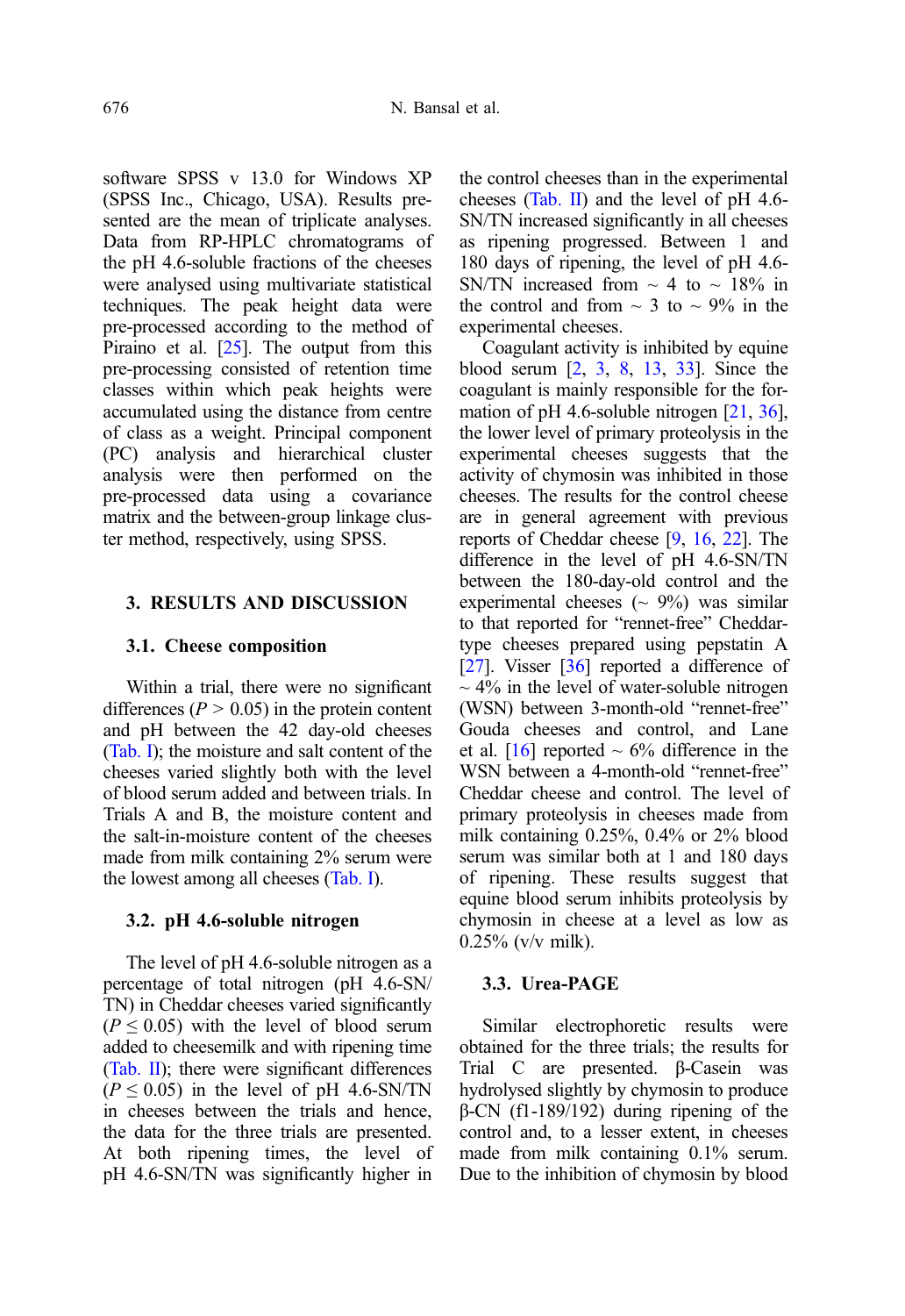| Parameter        | Level of equine blood<br>serum $(\%$ , v/v, of milk) | Trial                    |                         |                            |
|------------------|------------------------------------------------------|--------------------------|-------------------------|----------------------------|
|                  |                                                      | A                        | $\bf{B}$                | $\mathcal{C}$              |
| Moisture (%)     | Control                                              | $34.5 \pm 0.18^a$        | $35.1 \pm 0.15^{a,b}$   | $35.9 \pm 0.23^{\text{a}}$ |
|                  | 0.1                                                  |                          |                         | $35.4 \pm 0.27^{\rm a}$    |
|                  | 0.25                                                 |                          |                         | $35.8 \pm 0.22^a$          |
|                  | 0.4                                                  | $34.7 \pm 0.07^{\rm a}$  | $34.8 \pm 0.24^b$       | $36.7 \pm 0.22^b$          |
|                  | 1                                                    | $34.2 \pm 0.14^b$        | $35.3 \pm 0.15^a$       |                            |
|                  | $\overline{c}$                                       | $33.7 \pm 0.11^c$        | $34.1 \pm 0.13^c$       | $37.1 \pm 0.21^{\rm b}$    |
| Protein $(\% )$  | Control                                              | $27.7 \pm 0.31^a$        | $27.2 \pm 0.48^a$       | $27.7 \pm 0.27^{\rm a}$    |
|                  | 0.1                                                  |                          |                         | $27.8 \pm 0.79^{\rm a}$    |
|                  | 0.25                                                 |                          |                         | $27.7 \pm 0.31^a$          |
|                  | 0.4                                                  | $27.6 \pm 0.14^a$        | $27.1 \pm 0.41^a$       | $28.4\,\pm\,0.65^{\rm a}$  |
|                  | $\mathbf{1}$                                         | $27.4 \pm 0.21^a$        | $26.5 \pm 0.14^a$       |                            |
|                  | $\overline{c}$                                       | $27.2 \pm 0.29^{\rm a}$  | $27.3 \pm 0.84^{\rm a}$ | $27.3 \pm 0.59^{\rm a}$    |
| Salt $(\%)$      | Control                                              | $1.5 \pm 0.02^a$         | $1.4 \pm 0.02^a$        | $1.6 \pm 0.01^a$           |
|                  | 0.1                                                  |                          |                         | $1.6 \pm 0.07^{a,b}$       |
|                  | 0.25                                                 |                          |                         | $1.6 \pm 0.01^a$           |
|                  | 0.4                                                  | $1.3 \pm 0.01^{\rm b}$   | $1.5 \pm 0.02^{a,b}$    | $1.7 \pm 0.06^{\rm b}$     |
|                  | $\mathbf{1}$                                         | $1.4 \pm 0.04^{\rm a}$   | $1.6 \pm 0.04^b$        |                            |
|                  | $\overline{c}$                                       | $1.5 \pm 0.02^a$         | $1.7\,\pm\,0.06^c$      | $1.6 \pm 0.10^{a,b}$       |
| pH               | Control                                              | $5.1 \pm 0.02^a$         | $5.1 \pm 0.01^{a,b}$    | $5.2 \pm 0.04^a$           |
|                  | 0.1                                                  |                          |                         | $5.2 \pm 0.03^a$           |
|                  | 0.25                                                 |                          |                         | $5.1\,\pm\,0.03^{\rm a}$   |
|                  | 0.4                                                  | $5.1 \pm 0.02^a$         | $5.1 \pm 0.01^a$        | $5.2 \pm 0.01^a$           |
|                  | 1                                                    | $5.1 \pm 0.01^a$         | $5.1 \pm 0.02^a$        |                            |
|                  | $\overline{2}$                                       | $5.1 \pm 0.01^a$         | $5.2 \pm 0.02^b$        | $5.2 \pm 0.02^a$           |
| S/M <sup>1</sup> | Control                                              | $4.2 \pm 0.05^{a,b}$     | $4.1 \pm 0.07^{\rm a}$  | $4.3 \pm 0.02^{\text{a}}$  |
|                  | 0.1                                                  |                          |                         | $4.6 \pm 0.21^a$           |
|                  | 0.25                                                 |                          |                         | $4.4 \pm 0.05^a$           |
|                  | 0.4                                                  | $3.7\,\pm\,0.04^{\rm c}$ | $4.4\,\pm\,0.07^b$      | $4.7 \pm 0.14^a$           |
|                  | $\mathbf{1}$                                         | $4.1 \pm 0.11^b$         | $4.4 \pm 0.09^b$        |                            |
|                  | $\mathbf{2}$                                         | $4.4 \pm 0.04^a$         | $5.1 \pm 0.17^c$        | $4.4 \pm 0.25^{\circ}$     |

<span id="page-4-0"></span>Table I. Composition and pH of 42-day-old Cheddar cheeses made from milk containing 0% (control),  $0.1\%$ ,  $0.25\%$ ,  $0.4\%$ ,  $1\%$  or  $2\%$  (v/v) equine blood serum.

 $1$  S/M, salt in moisture.

Numbers represent means and standard deviations  $(n = 3)$ ; means within a column with different superscripts were significantly different (Tukey's HSD,  $P \le 0.05$ ).

serum, the β-CN (f1-189/192) was not produced in cheeses made from milk containing 0.25–2% blood serum. In both control and experimental cheeses, β-casein was also hydrolysed by plasmin to β-CN (f29-209), β-CN (f106-209) and β-CN (f108-209), i.e.  $\gamma_1$ -,  $\gamma_2$ - and  $\gamma_3$ -caseins, respectively ([Fig. 1\)](#page-5-0). The activity of plasmin in milk incubated at 37 °C for 7 days and in plasmin solution is inhibited in the presence of blood serum [\[13,](#page-11-0) [31](#page-12-0)]. However, the results of this study suggest that the activity of plasmin remained unaffected in cheese

made with milk containing blood serum.<br>The activity of plasmin mig The activity of plasmin might have been unaffected in cheese because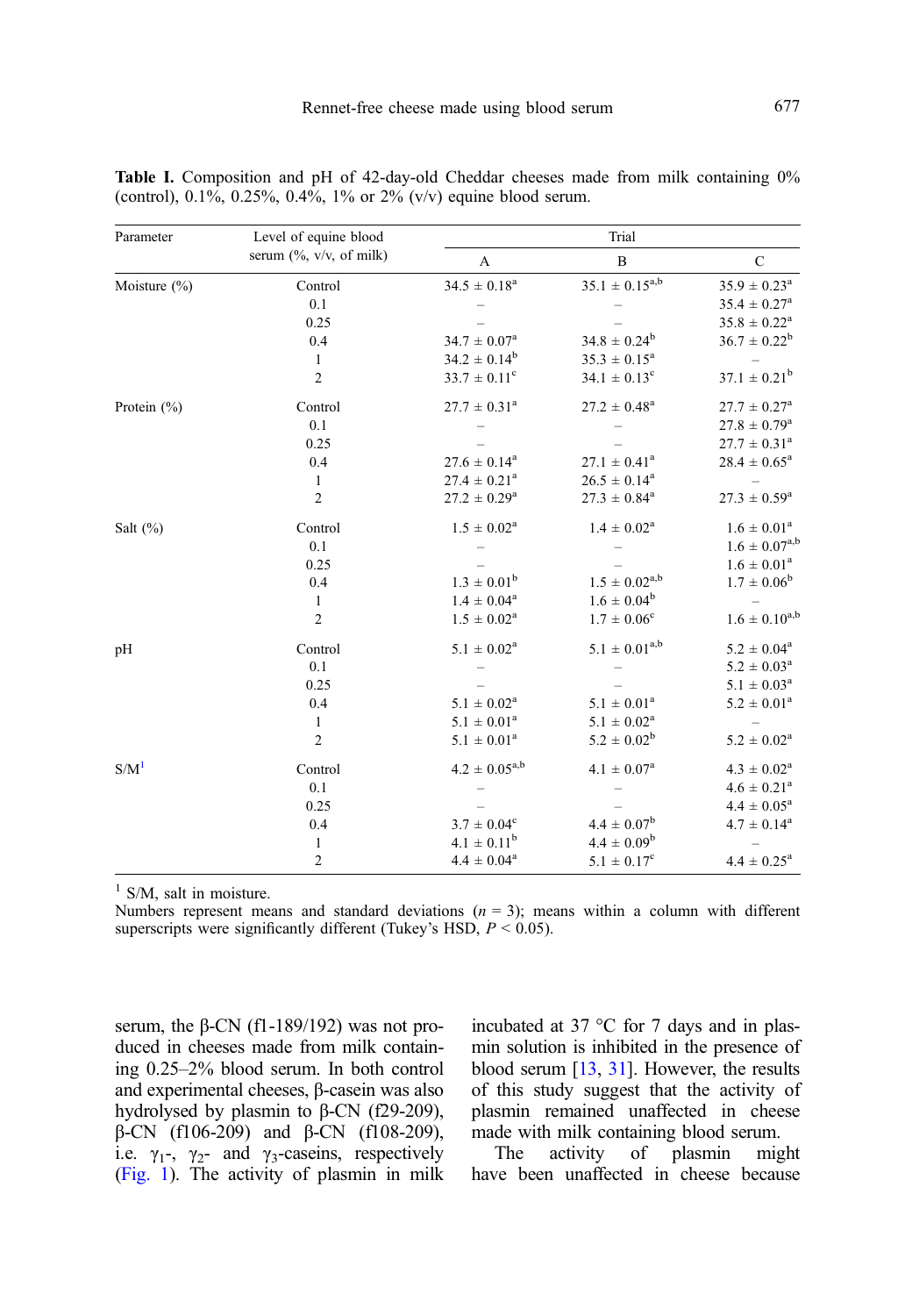| Ripening time<br>(days) | Level of equine blood<br>serum $(\%$ , v/v, of milk) | Trial                    |                          |                         |
|-------------------------|------------------------------------------------------|--------------------------|--------------------------|-------------------------|
|                         |                                                      | A                        | B                        | C                       |
| 1                       | Control                                              | $4.4 \pm 0.45^{\circ}$   | $3.99 \pm 0.04^{\circ}$  | $3.49 \pm 0.06^a$       |
|                         | 0.1                                                  |                          |                          | $2.82 \pm 0.11^{\rm b}$ |
|                         | 0.25                                                 |                          |                          | $2.79 \pm 0.04^b$       |
|                         | 0.4                                                  | $3.14 \pm 0.11^b$        | $3.23 \pm 0.08^{\rm b}$  | $2.73 \pm 0.06^b$       |
|                         |                                                      | $3.39 \pm 0.42^b$        | $2.94 \pm 0.02^{\circ}$  |                         |
|                         | $\overline{2}$                                       | $3.39 \pm 0.20^b$        | $2.74 \pm 0.12^{\rm d}$  | $2.75 \pm 0.05^{\rm b}$ |
| 180                     | Control                                              | $16.98 \pm 0.77^{\circ}$ | $17.65 \pm 0.46^a$       | $18.12 \pm 0.24^a$      |
|                         | 0.1                                                  |                          |                          | $13.43 \pm 0.61^b$      |
|                         | 0.25                                                 |                          |                          | $9.36 \pm 0.13^c$       |
|                         | 0.4                                                  | $8.84 \pm 0.09^{\rm b}$  | $9.41 \pm 0.17^b$        | $9.32 \pm 0.19^{\circ}$ |
|                         |                                                      | $8.63 \pm 0.35^{\rm b}$  | $10.03 \pm 0.21^{\rm b}$ |                         |
|                         | $\overline{2}$                                       | $7.16 \pm 0.21^{\circ}$  | $10.12 \pm 0.29^{\rm b}$ | $9.33 \pm 0.12^{\circ}$ |

<span id="page-5-0"></span>Table II. Levels of pH 4.6-soluble nitrogen (expressed as a percentage of total nitrogen) in Cheddar cheeses made from milk containing  $0\%$  (control), 0.1%, 0.25%, 0.4%, 1% or 2% (v/v) equine blood serum after 1 and 180 days of ripening.

Numbers represent means and standard deviations  $(n = 6)$ ; means within a column with different superscripts were significantly different (Tukey's HSD,  $P \le 0.05$ ).



Figure 1. Urea-polyacrylamide gel electrophoretograms (12.5% T, 4% C, and pH 8.9) of bovine sodium caseinate (CN) and Cheddar cheeses manufactured from milk containing 0% (control), 0.1%, 0.25%, 0.4% or 2% equine blood serum after 1, 90, and 180 days of ripening.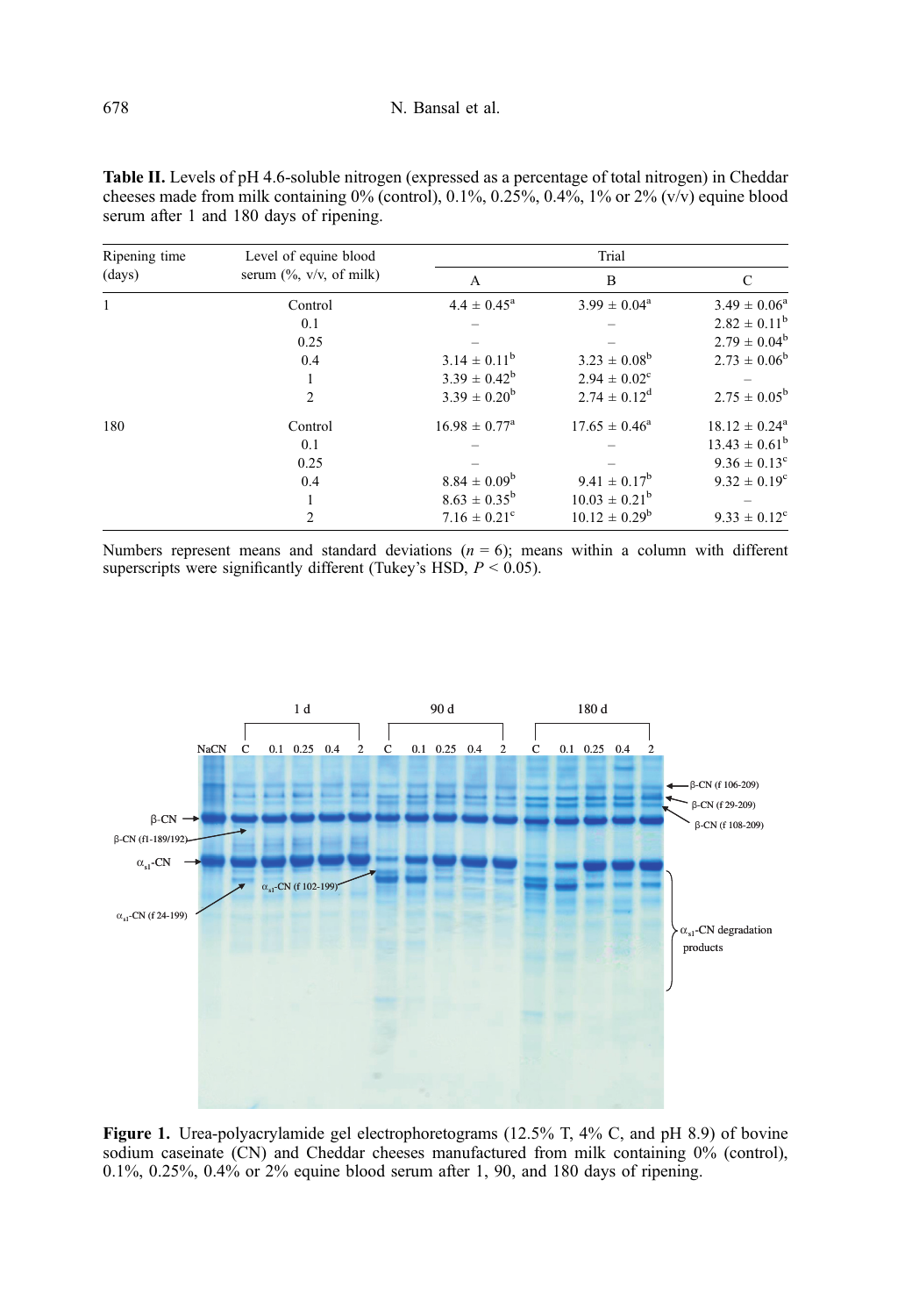

**Figure 2.** Level of intact  $\alpha_{s1}$ -casein as a percentage of the level at 1 day for Cheddar cheeses made from milk containing  $0\%$  ( $\bullet$ ),  $0.1\%$  ( $\circ$ ),  $0.25\%$  ( $\blacktriangledown$ ),  $0.4\%$  ( $\triangledown$ ) or  $2\%$  ( $\blacksquare$ ) equine blood serum after 1, 90, and 180 days of ripening.

(1)  $\alpha_2$ -macroglobulin ( $\alpha_2$ -M), which is presumably the principal "rennet-inhibitor" in blood serum  $[1-3, 13, 17, 32]$  $[1-3, 13, 17, 32]$  $[1-3, 13, 17, 32]$  $[1-3, 13, 17, 32]$  $[1-3, 13, 17, 32]$  $[1-3, 13, 17, 32]$  $[1-3, 13, 17, 32]$  $[1-3, 13, 17, 32]$  $[1-3, 13, 17, 32]$  $[1-3, 13, 17, 32]$ , has a unique mechanism of proteinase inhibition: the proteinase binds to the inhibitor and cleaves a specific peptide bond in the "bait" region of the  $\alpha_2$ -M molecule, inducing a conformational change in the  $\alpha_2$ -M. As a result the proteinase molecule is entrapped and inhibited irreversibly within the modified  $\alpha_2$ -M molecule [[5](#page-11-0)]. When blood serum was added to the cheesemilk, the level of chymosin in milk was higher than that of plasmin and hence,  $\alpha_2$ -M might have preferentially inhibited chymosin and become unavailable to inhibit plasmin; (2) plasmin in milk is associated with the casein micelles [\[39](#page-12-0)] and may be unable to interact with  $\alpha_2$ -M which would otherwise lead to its inhibition; or (3) during ripening, the  $\alpha_2$ -M molecules would be unable to inhibit the proteinases due to very restricted mobility in the cheese matrix structure.

 $\alpha_{s1}$ -Casein was hydrolysed extensively in the control and cheeses made from milk containing 0.1% blood serum, but there were significant differences between them in the rate of hydrolysis of  $\alpha_{s1}$ -casein during cheese ripening [\(Fig. 1](#page-5-0)). There was little hydrolysis of  $\alpha_{s1}$ -casein during ripening of the cheeses made from milk containing 0.25–2% blood serum; almost 100% of the  $\alpha_{s1}$ -casein was intact even after 180 days of ripening (Fig. 2). The level of intact  $\alpha_{s1}$ -casein in control and cheeses made from milk containing 0.1% blood serum after 180 days of ripening was about 14% and 50%, respectively (Fig. 2). The primary site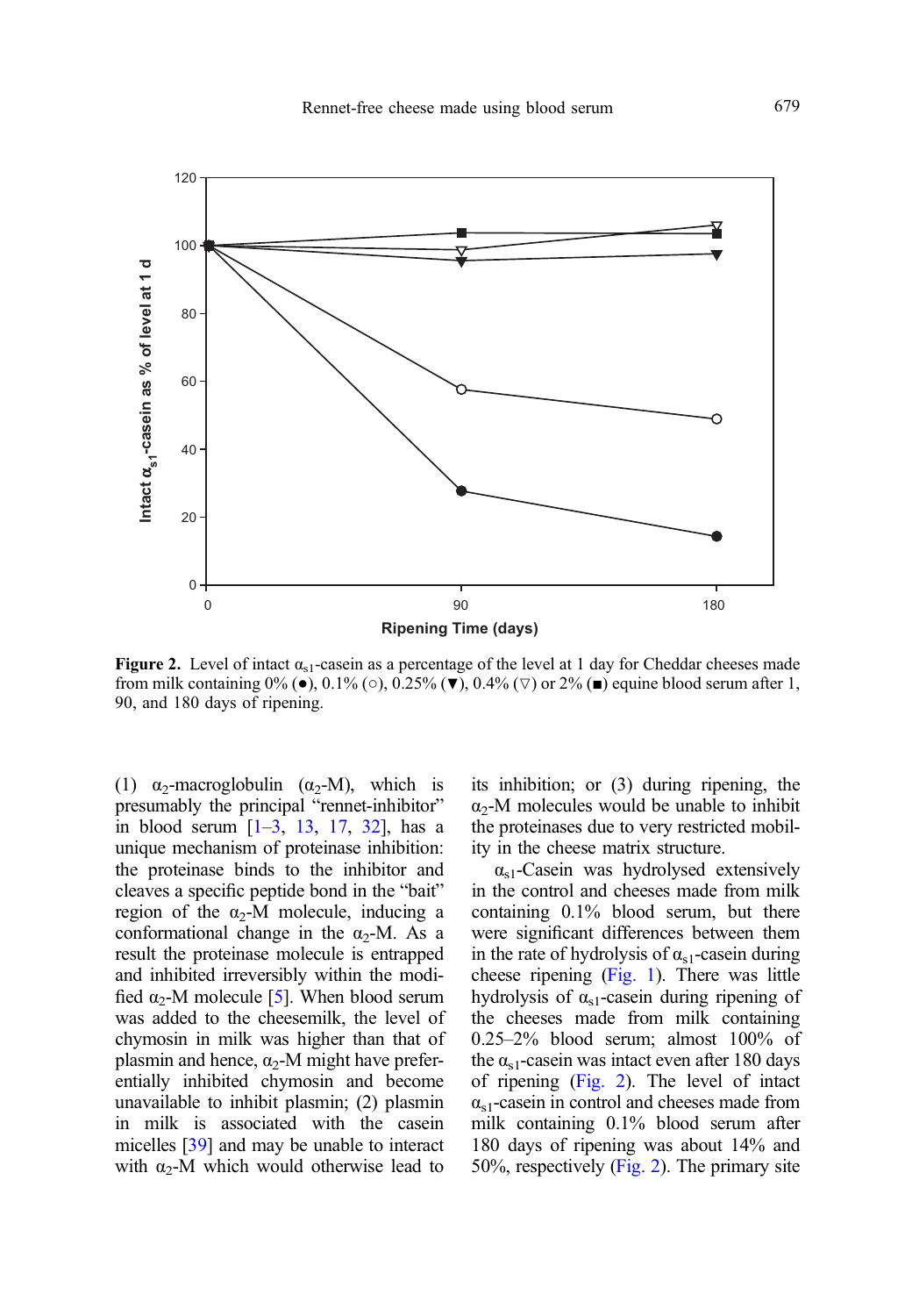<span id="page-7-0"></span>

Figure 3. Reverse-phase HPLC chromatograms of the pH 4.6-soluble fractions of Cheddar cheeses made from milk containing 0% (control), 0.1%, 0.25%, 0.4% or 2% equine blood serum after 1 (a) and 180 (b) days of ripening. Different chromatograms are shown above each other on the same retention time axis.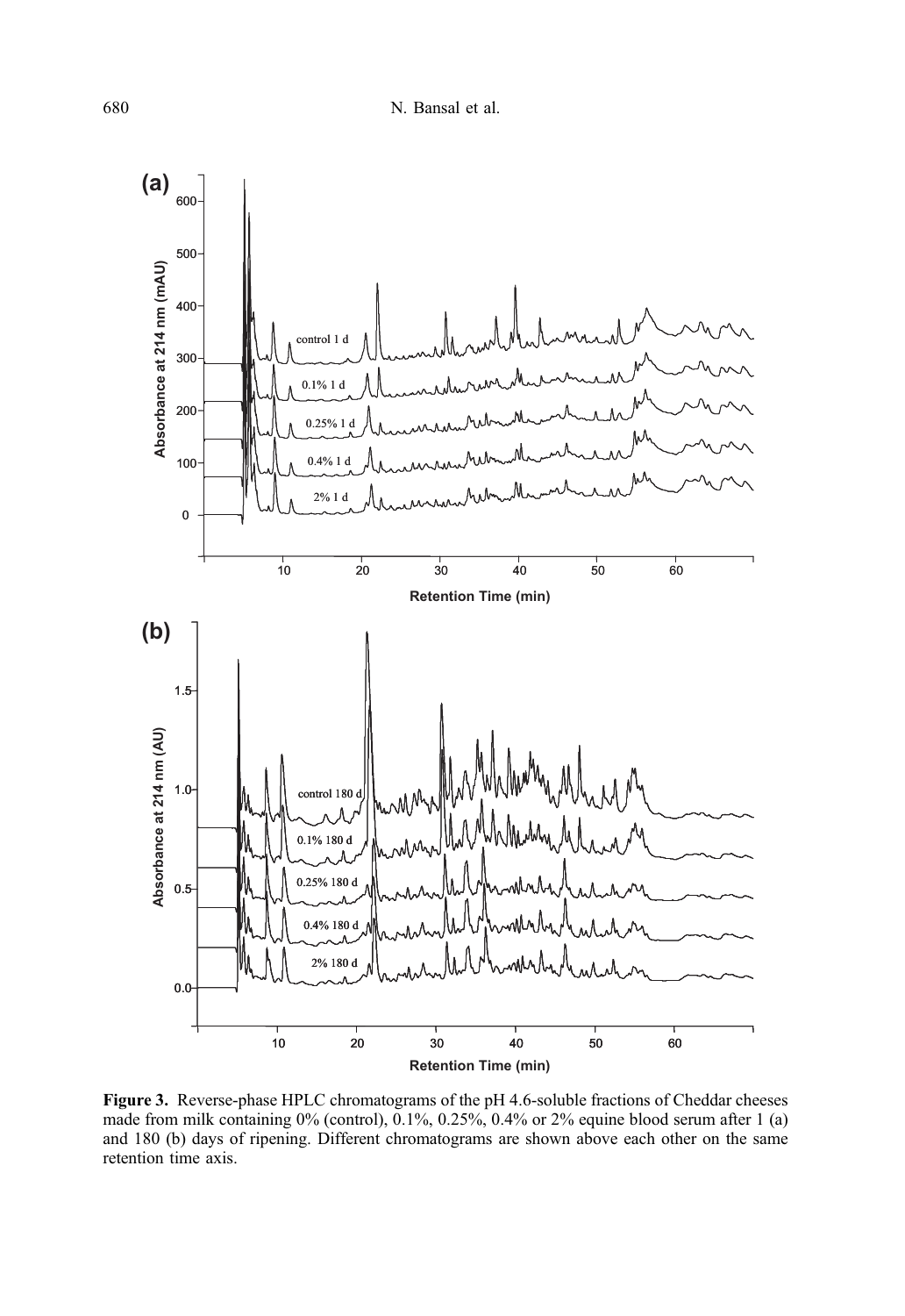of chymosin action on  $\alpha_{s1}$ -casein is Phe<sub>23</sub>-Phe<sub>24</sub> [[12](#page-11-0), [18\]](#page-11-0) hydrolysis of which produces  $\alpha_{s1}$ -CN (f24-199) and  $\alpha_{s1}$ -CN (f1-23). Little  $\alpha_{s1}$ -CN (f24-199) was produced in the experimental cheeses compared to control or cheese made from milk containing 0.1% blood serum after 90 days of ripening ([Fig. 1](#page-5-0)). In the control cheese,  $\alpha_{s1}$ -CN (f24-199) was further cleaved by the coagulant, initially at  $Leu_{101}$ -Lys<sub>102</sub>, producing the peptide  $\alpha_{s1}$ -CN (f102-199) from 90 days ripening onwards [\(Fig. 1](#page-5-0)). In all experimental cheeses,  $\alpha_{s1}$ -CN (f24-199) was not hydrolysed further due to the inhibition of chymosin [\(Fig. 1](#page-5-0)). The short peptide  $\alpha_{s1}$ -CN (f1-23) is hydrolysed rapidly by proteinases of starter microorganisms during ripening [\[38\]](#page-12-0). The similarity between the extent of hydrolysis of  $\alpha_{s1}$ -casein in cheeses made from milk containing  $0.25\%$ ,  $0.4\%$  or  $2\%$  blood serum suggests that equine blood serum effectively inhibits proteolysis by chymosin in cheese at a level of  $0.25\%$  (v/v).

#### 3.4. RP-HPLC peptide profiles

Similar results were obtained for the three trials and the RP-HPLC peptide profiles of the pH 4.6-soluble fractions of Cheddar cheeses for Trial C are shown in [Figures 3a](#page-7-0) and [3b.](#page-7-0) As ripening progressed, there were large quantitative differences between the peptide profiles of the control and experimental cheeses. Although the peptides produced in the experimental cheeses had retention times similar to those produced in control, and hence may be the same peptides, the quantity of peptides produced was much lower than in control. These quantitative differences in the peptide profiles of cheeses were very apparent after 180 days of ripening ([Fig. 3b](#page-7-0)). These results are in agreement with the observation that the level of pH 4.6-SN/ TN in the control was higher than in the experimental cheeses throughout ripening ([Tab. II](#page-5-0)). Lane et al. [[16](#page-11-0)] and Shakeel-Ur-Rehman et al. [[27](#page-12-0)] also reported quantitative differences between the peptide profiles of control and "rennet-free" cheeses.

Peptides in the pH 4.6-soluble fractions reflect the action of the starter and, possibly, NSLAB proteinases and peptidases [\[11](#page-11-0)]. These quantitative differences in the peptide profiles of cheeses may arise because there was less primary proteolysis in the experimental than in the control cheeses due to the inhibition of chymosin and perhaps other proteinases by blood serum. Hence, the intermediate-sized peptides resulting from chymosin action were produced at much lower concentrations in experimental cheeses and were unavailable to starter proteinases and peptidases for the production of small peptides. It is less likely that the quantitative differences in the peptide profiles of cheeses were due to the effect of blood serum on the growth of the starter and NSLAB by inhibiting their proteinases and peptidases. Also, results of a separate study [[3\]](#page-11-0) suggested that the addition of equine blood serum to milk at levels up to 2% did not affect the growth of the cheese starter culture Lactococcus lactis UC317 in milk at 30 °C. There was no significant difference in the pH of the experimental and control cheeses made in this study, suggesting that the addition of blood serum to cheesemilk did not inhibit the cell envelope proteinases of the starter.

The score plot obtained from the PC analysis of the processed peak height data from RP-HPLC chromatograms of the pH 4.6-soluble fractions of the cheeses is shown in [Figure 4](#page-9-0). Principal components 1 (PC1) and 2 (PC2) explained  $\sim$  35% and 18%, respectively, of the total differences between the peptide profiles of the cheeses and separated the samples on the basis of ripening time and level of blood serum added to milk, respectively. The replicates of control or experimental cheeses were generally close to each other on the score plot, indicating low inter-trial variation. Assuming an arbitrary linkage distance (squared Euclidean distance) cut-off of 12,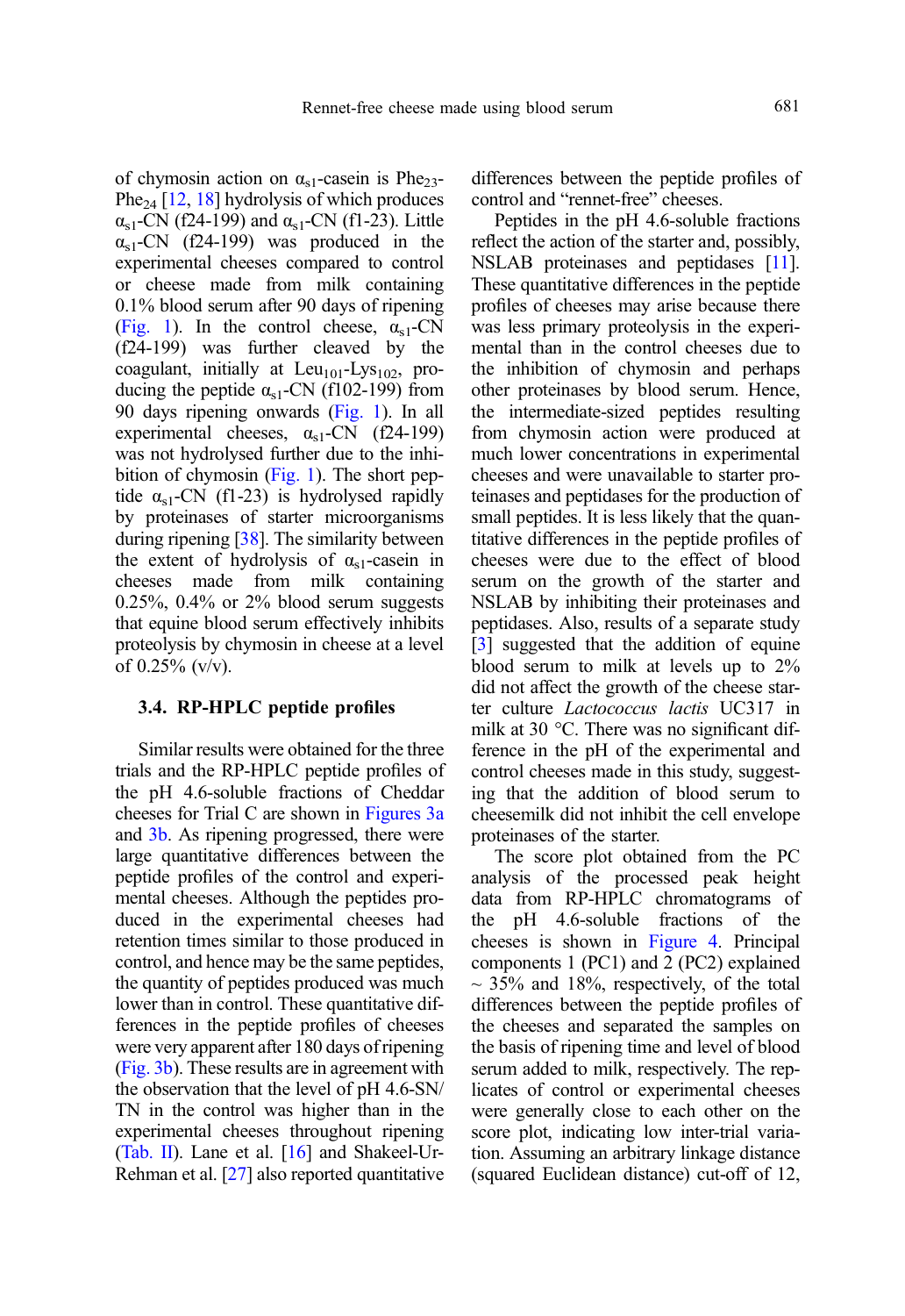<span id="page-9-0"></span>

**Principal Component 1 (34.6%)**

Figure 4. Score plots obtained from the PC analysis of processed peak height data from RP-HPLC of the pH 4.6-soluble fractions of Cheddar cheeses of Trials A, B and C made from milk containing 0 (1), 0.1 (2), 0.25 (3), 0.4 (4), 1 (5) or 2 (6) % equine blood serum after 1 ( $\bullet$ ) and 180 ( $\blacktriangle$ ) days of ripening. Groupings on the score plot indicate clusters as determined by hierarchical cluster analysis assuming an arbitrary linkage distance (squared Euclidean distance) cut-off of 12.

hierarchical cluster analysis arranged the cheeses into four clusters on the basis of similarities in their peptide profile. The control cheeses at 1 and 180 days of ripening were grouped into clusters 1 and 2 while the experimental cheeses at 1 and 180 days of ripening were grouped into clusters 3 and 4, respectively (Fig. 4). These results suggest that throughout ripening the peptide profiles of control cheeses were very different from the cheeses made from milk containing blood serum. At both ripening times, the experimental cheeses were clustered together irrespective of the level of serum added, suggesting that equine blood serum effectively inhibits chymosin in cheese at the lowest level used in this study.

The factor loadings on PC1 and PC2 for each retention time class are shown in [Figure 5.](#page-10-0) The retention time classes most highly correlated with PC1 and PC2 were those corresponding to the peptides eluting at  $\sim$  22 and 31–43 min, respectively. While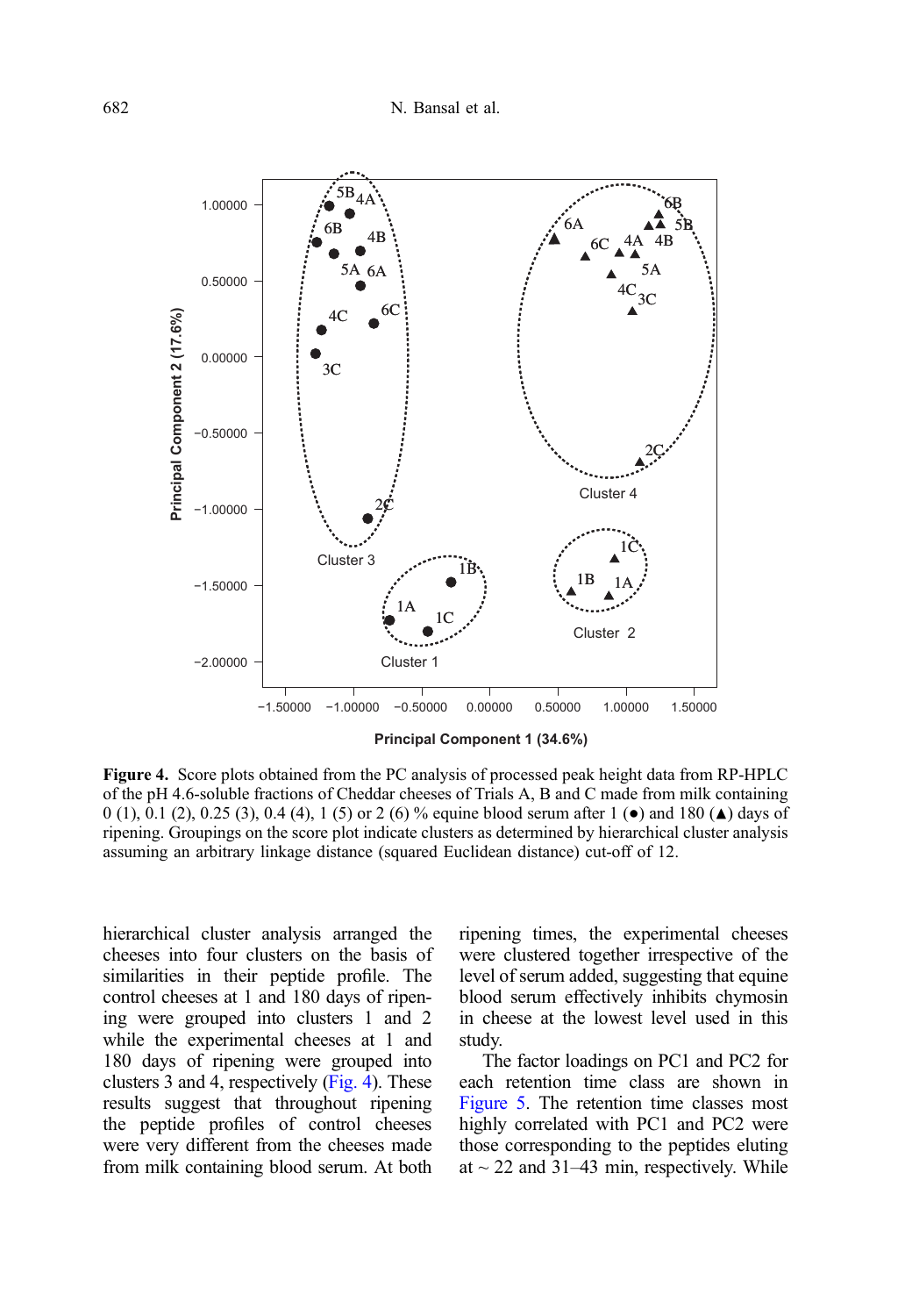<span id="page-10-0"></span>

Figure 5. Factor loadings calculated from covariance analysis of each of the retention time classes with PC1  $(x-axis)$  and PC2  $(y-axis)$  from PC analysis of processed peak height data from RP-HPLC of the pH 4.6-soluble fractions of Cheddar cheeses made from milk containing 0 (control), 0.1%, 0.25%, 0.4%, 1% or 2% equine blood serum after 1 and 180 days of ripening.

peptides across the entire profile were responsible for the differences in cheeses, most of the peptides that differentiated the peptide profiles of the cheeses were eluted mainly in the short- to intermediateretention time classes.

## 4. CONCLUSIONS

The levels of equine blood serum used in this study (0.25–2%) were very effective at inhibiting the residual chymosin activity during the ripening of Cheddar-type cheeses. The activity of plasmin remained unaffected by the addition of blood serum to cheesemilk. Preparation of "rennet-free" cheeses using the protocol used in this paper would be useful for the study of the separate roles of the coagulant and other proteolytic enzymes in cheese ripening. By separating the first and second phase of rennet coagulation of milk using the principle of coldrenneting, blood serum can be easily incorporated in the traditional protocol for cheesemaking. Since, compared to techniques described in previous studies to produce "rennet-free" cheese, the cheesemaking protocol used here was similar to that for Cheddar, we believe that the technique described in this paper is an easy and effective method for producing cheese curd free from residual coagulant activity.

# **REFERENCES**

- [1] Akaeda H., Mikami M., Miura H., Rennin inhibitor in serum. I. Inhibitor in pig serum on coagulation of milk by rennin, Nippon Nogeikagaku Kaishi 45 (1971) 184–188.
- [2] Akaeda H., Miura H., Mikami M., Rennin inhibitor in serum. II. Inhibiting action on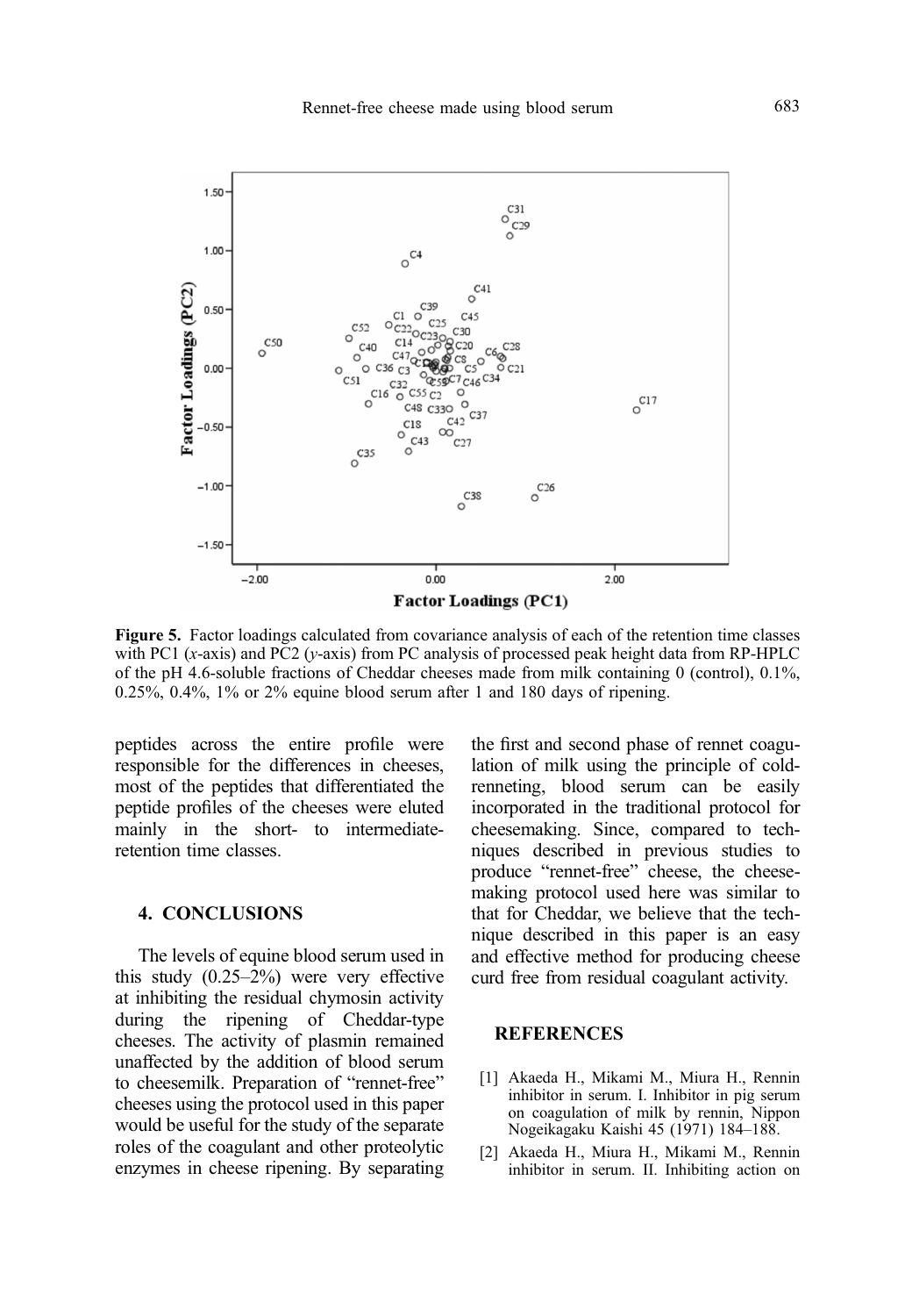<span id="page-11-0"></span>rennin coagulation by  $\alpha_2$ -macroglobulin, Nippon Nogeikagaku Kaishi 45 (1971) 449–453.

- [3] Bansal N., Aggregation of rennet-altered casein micelles at low temperatures and the retention and inactivation of coagulants in cheese curd, Ph.D. Thesis, National University of Ireland, Cork, 2007.
- [4] Bansal N., Fox P.F., McSweeney P.L.H., Aggregation of rennet-altered casein micelles at low temperatures, J. Agric. Food Chem. 55 (2007) 3120–3126.
- [5] Barrett A.J., Starkey P.M., The interaction of  $\alpha_2$ -macroglobulin with proteinases: characteristics and specificity of the reaction, and a hypothesis concerning its molecular mechanism, Biochem. J. 133 (1973) 709–724.
- [6] Creamer L.K., Olson N.F., Rheological evaluation of maturing Cheddar cheese, J. Food Sci. 47 (1982) 631–636.
- [7] de Jong L., Protein breakdown in soft cheese and its relation to consistency. 1. Proteolysis and consistency of 'Noorhollandse Meshanger' cheese, Neth. Milk Dairy J. 30 (1976) 242–253.
- [8] Effront J., Biochemical Catalysts in Life and Industry, Chapman and Hall Ltd., London, UK, 1917.
- [9] Fox P.F., Guinee T.P., Cogan T.M., McSweeney P.L.H., Fundamentals of Cheese Science, Aspen Publishers Inc., Gaithersburg, USA, 2000.
- [10] Fox P.F., Law J., McSweeney P.L.H., Wallace J., Biochemistry of cheese ripening, in: Fox P.F. (Ed.), Cheese: Chemistry, Physics and Microbiology, vol. 1, 2nd edn., Chapman and Hall, London, UK, 1993, pp. 389–438.
- [11] Fox P.F., McSweeney P.L.H., Rennets: their role in milk coagulation and cheese ripening, in: Law B.A. (Ed.), Microbiology and Biochemistry of Cheese and Fermented Milk, 2nd edn., Blackie Academic and Professional, London, UK, 1997, pp. 1–49.
- [12] Hill R.D., Lahav E., Givol D., A renninsensitive bond in  $\alpha_{s1}$  β-casein, J. Dairy Res. 41 (1974) 147–153.
- [13] Huppertz T., Uniacke T., Kelly A.L., Fox P.F., Inhibition of the proteolytic activity of indigenous plasmin or exogenous chymosin and pepsin in bovine milk by blood serum, Int. Dairy J. 16 (2006) 691–696.
- [14] IDF, Determination of the nitrogen content (Kjeldahl method) and calculation of crude

protein content, Bulletin 20A, Int. Dairy Fed., Brussels, Belgium, 1986.

- [15] Kuchroo C.N., Fox P.F., Soluble nitrogen in Cheddar cheese: comparison of extraction procedures, Milchwissenschaft 37 (1982) 331–335.
- [16] Lane C.N., Fox P.F., Johnston D.E., McSweeney P.L.H., Contribution of coagulant to proteolysis and textural changes in Cheddar cheese during ripening, Int. Dairy J. 7 (1997) 453–464.
- [17] McLean D.M., Ellis N.J.S., The occurrence of  $\alpha_2$ -macroglobulin in bovine milk and its effect on rennin coagulation of milk, Aus. Dairy Technol. Review Conference 5 (1975) 26.
- [18] McSweeney P.L.H., Olson N.F., Fox P.F., Healy A., Højrup P., Proteolytic specificity of chymosin on bovine  $\alpha_{s1}$ -casein, J. Dairy Res. 60 (1993) 401–412.
- [19] Mulvihill D.M., Collier T.M., Fox P.F., Manufacture of coagulant-free cheese with piglet gastric proteinases, J. Dairy Sci. 62  $(1979)$  1567–1569.
- [20] O'Keeffe A.M., Fox P.F., Daly C., Denaturation of porcine pepsin during Cheddar cheese manufacture, J. Dairy Res. 44 (1977) 335–343.
- [21] O'Keeffe A.M., Fox P.F., Daly C., Proteolysis in Cheddar cheese: role of coagulant and starter bacteria, J. Dairy Res. 45 (1978) 465–477.
- [22] O'Mahony J.A., Lucey J.A., McSweeney P.L.H., Chymosin-mediated proteolysis, calcium solubilization, and texture development during the ripening of Cheddar cheese, J. Dairy Sci. 88 (2005) 3101–3114.
- [23] O'Mahony J.A., Sousa M.J., McSweeney P.L.H., Proteolysis in miniature Cheddar-type cheeses made using blends of chymosin and Cynara cardunculus proteinases as coagulant, Int. J. Dairy Technol. 56 (2003) 52–58.
- [24] Oeda M., Sakaino I., Anti-rennin factor in swine serum. I. Detection of anti-rennin function of some components of swine serum, Nippon Nogeikagaku Kaishi 36 (1962) 764–769.
- [25] Piraino P., Parenta E., McSweeney P.L.H., Processing of chromatographic data for chemometric analysis of peptide profiles from cheese extracts: a novel approach, J. Agric. Food Chem. 52 (2004) 6904–6911.